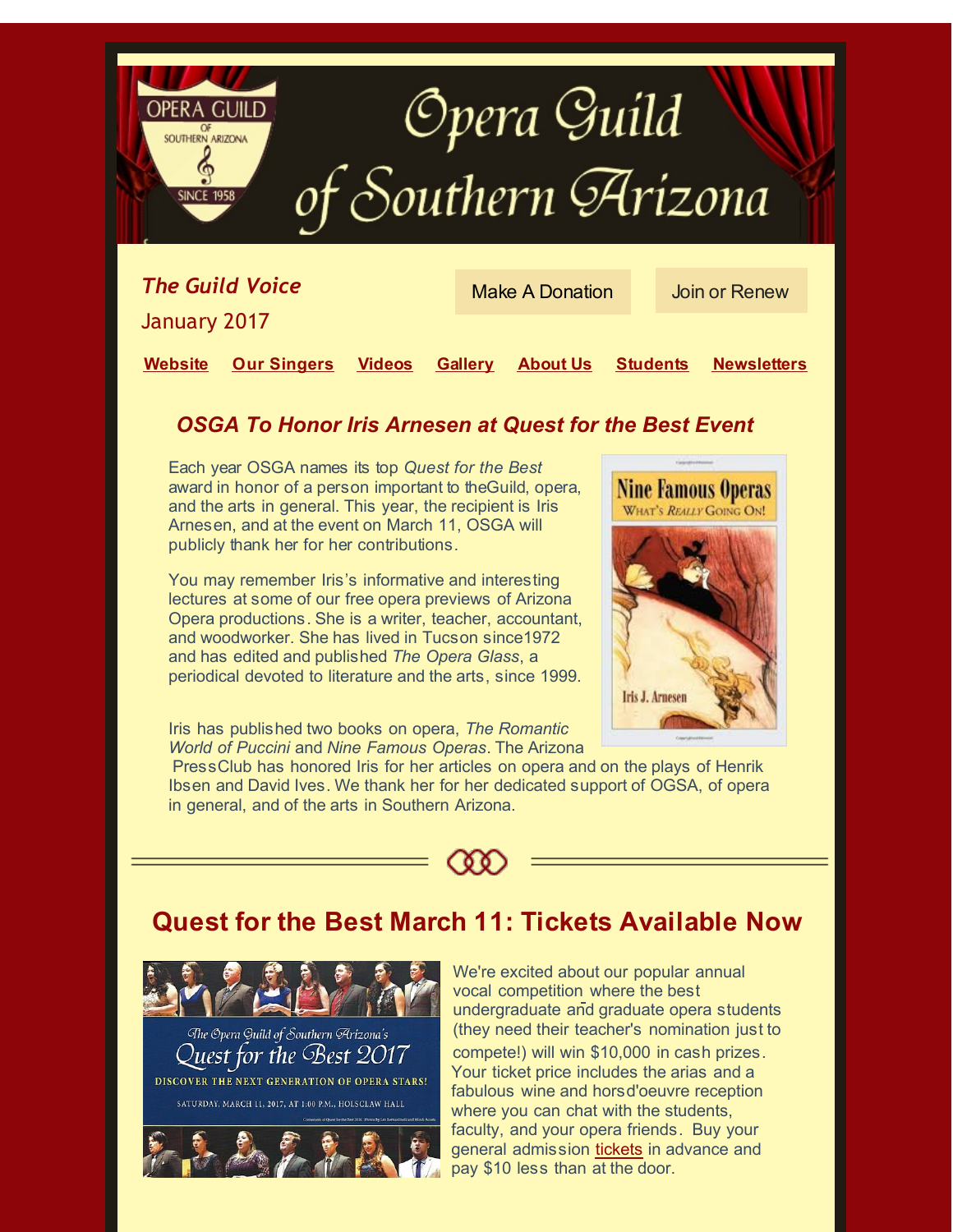This year's event will be held Saturday, March 11 at 1:00 p.m. in Holsclaw Hall at the Fred Fox UA School of Music. There is free parking at the UA garages, and a shuttle to take you from the Park Avenue garage to the Music Building for the event. The Festival of Books will take place that same Saturday, so you can make a full day of it and attend both events.

Please also help us keep our pledge of \$10,000 in prizes by [donating](http://r20.rs6.net/tn.jsp?f=001p-rgpS-okgnkFRm8NK_cSfq8keM1jI2K8pQEX6dbeAJD2u5OOuMd9B78W0O-2Fg-m6c87MC0aH9T1U6QNZWYm2QyaMDKv44jMbNfxFnSCyFM18GpTuS1siTyJ1qvyuXWs10KIqZXG4eVGxPfAQtnrgw-UfS2HGJx&c=&ch=) toward student awards. This is a good way to honor or memorialize friends and family or publicize your business; your message will appear in the *Quest* program.



# **Top Student Cast Previews Madama Butterfly**

OGSA's 2017 Previews begin with Puccini's *Madama Butterfly,* AZ Opera's upcoming production. The first preview is at the Oro Valley Library on Tuesday, Jan. 17, at 3 pm, and the second is a brownbag at noon on Friday, Jan. 20, at Grace-St. Paul's Episcopal Church. Our narrator is Iris Arnesen, this year's *Quest for the Best* honoree.

We are excited to have talented student singers for these events. They are soprano Jenina Gallaway (right) as Butterfly, tenor Brian McNiff (below right) as Pinkerton, and mezzo-soprano Samantha Luna (below left) as Suzuki. They all are UA opera students and past *Quest for the Best* winners. UA graduate Dr. Kyungsun Choi will be at the piano.